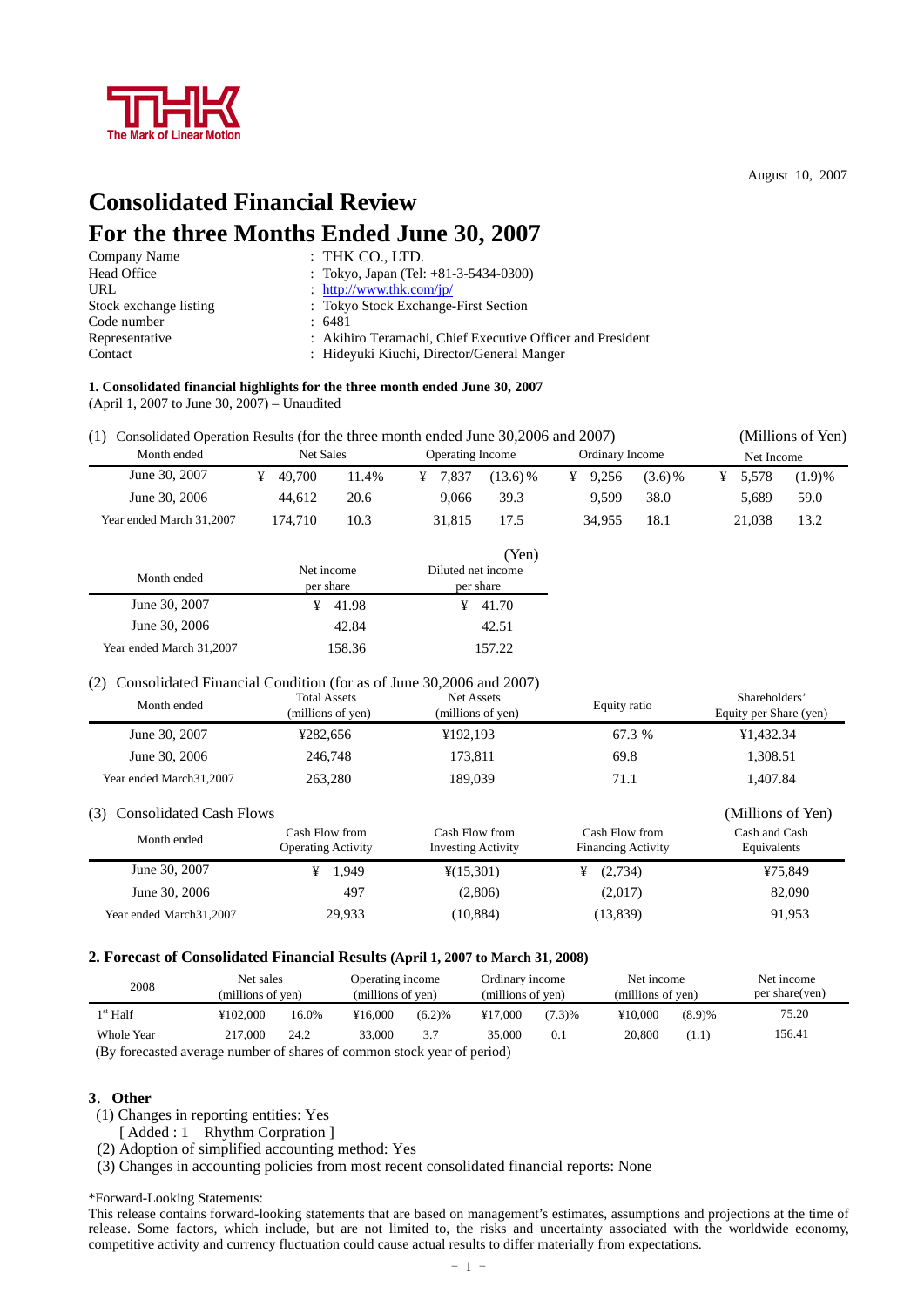## 【Reference】

 $\blacksquare$ 

## **1. Non Consolidated financial highlights for the three months ended June 30, 2007**  (April 1, 2007 to June 30, 2007) – Unaudited

Note: Amounts are rounded off to nearest one million yen.

| (1) Operation Results (for the three month ended June 30,2006 and 2007) |                    | (Millions of Yen) |            |                 |           |            |        |  |
|-------------------------------------------------------------------------|--------------------|-------------------|------------|-----------------|-----------|------------|--------|--|
| Month ended                                                             | Net sales          | Operating income  |            | Ordinary income |           | Net income |        |  |
| June 30, 2007                                                           | ¥ 34,409 $(5.4)$ % | ¥ 5.769           | $(20.2)\%$ | ¥ 6.884         | $(8.0)\%$ | 4.045      | (6.8)% |  |
| June 30, 2006                                                           | 36.359             | 18.8<br>7.233     | 30.7       | 7.480           | 30.3      | 4.338      | 43.7   |  |
| Year ended March 31,2007                                                | 143,870            | 28.681            |            | 30.642          |           | 17.993     |        |  |

|                          |                         | (Yen)                           |
|--------------------------|-------------------------|---------------------------------|
| Month ended              | Net income<br>per share | Diluted net income<br>per share |
| June 30,2007             | 30.44                   | 30.24                           |
| June 30,2006             | 32.67                   | 32.42                           |
| Year ended March 31,2007 | 135.45                  | 134.47                          |

Note: Percentage for net sales, operating income, ordinary income, and net income in the above tables represents changes compared to the corresponding previous periods.

#### (2) Financial Condition (for as of June 30,2006 and 2007)

| Month ended               | <b>Total Assets</b><br>(millions of yen) | Net Assets<br>(millions of yen) | Equity ratio | Shareholders'<br>Equity per Share (yen) |
|---------------------------|------------------------------------------|---------------------------------|--------------|-----------------------------------------|
| June 30, 2007             | ¥233.025                                 | ¥175.861                        | 75.5 %       | ¥1.323.50                               |
| June 30, 2006             | 226,230                                  | 162.261                         | 71.7         | 1.221.55                                |
| Year ended March 31, 2007 | 237,209                                  | 174.245                         | 73.4         | 1.310.26                                |

## **2. Forecast of Non Consolidated Financial Results (April 1, 2007 to March 31, 2008)**

| 2008              | Net sales<br>(millions of yen) |        |         | Operating income<br>(millions of yen) |         | Ordinary income<br>(millions of yen) |  | Net income<br>(millions of yen) |        | Net income<br>per share(yen) |  |
|-------------------|--------------------------------|--------|---------|---------------------------------------|---------|--------------------------------------|--|---------------------------------|--------|------------------------------|--|
| $1^{\rm st}$ Half | 71,000                         | (0.4)% | ¥13.800 | (0.4)%                                | ¥14.300 | (2.3)%                               |  | 8.500                           | (2.6)% | 63.92                        |  |
| Whole Year        | 150.000                        | 4.3    | 30.000  | 4.6                                   | 31.100  |                                      |  | 18.500                          | (2.8)  | 139.11                       |  |

Note: This release contains forward-looking statements that are based on available data at the time of release. Some factors could cause actual results to differ from expectations.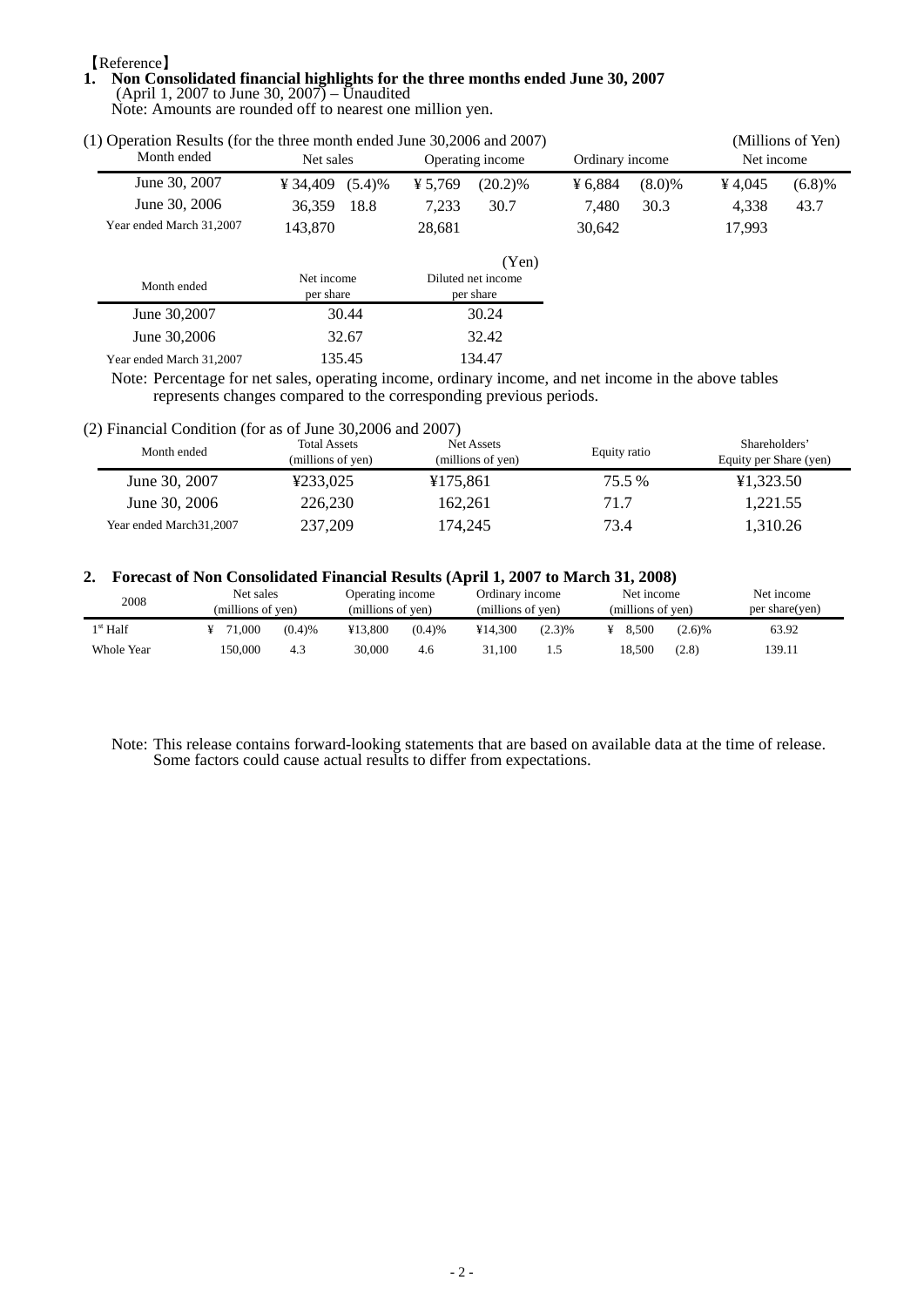## Consolidated Operation and Financial Results

## 1. Consolidated Operation Results

Total net sales for the first quarter ended June 30, 2007, increased by ¥5,088 million (or 11.4%) to ¥49,700 million from the same quarter of the previous fiscal period. Domestic sales to the electronics industry go down slightly from the last quarter, while those to the machine tool and general machinery industries in China and other emerging countries continued strong. And sales to the transportation equipment industry increased, due to increase the number of subsidiary.

In the overseas sales front, sales to the general machinery and machine tool industry in North America and Europe continued favorable, due to the collaborative efforts of sales and production in cultivating new customers and increasing business of existing customers.

The cost to sales ratio increased by 2.2% to 63.8%, due to increasing the amortization expenses of full-fledged operation of newly established production facilities in Japan and other countries.

Sales and general administrative expenses increased by ¥2,094 million(or 26.0%) to ¥10,141million, due to increased number of subsidiary and amortization of goodwill. Such expenses as a percentage of sales, increased by 2.4% to 20.4% from the same quarter a year earlier. As a result, operating income decreased by ¥1,228 million (or 13.6%) to ¥7,837 million from the same quarter in the previous fiscal period. The ratio of operating income to sales decreased by 4.5 percentage points to 15.8%, from the same quarter a year earlier.

## 2. Consolidated Financial Positions

(1) Analysis of Balance Sheet

Total assets for the first quarter ended June 30, 2007, increased by ¥19,375million to ¥282,656million from the previous fiscal year-end, mainly because of increasing the accounts receivable, tangible fix assets and goodwill of newly acquired subsidiary.

Liabilities increased by ¥16,221 million to ¥90,463 million, mainly because of accounts payable and debts payable of newly acquired subsidiary.

Net assets increased to ¥192,193 million due to the recognition of net income ¥5,578 million.

(2) Analysis of Statement of Cash Flow

## Cash Flows from Operating Activities:

Net cash provided by operating activities for the first quarter ended June 30, 2007 amounted to ¥1,949 million (¥497 million for the quarter a year earlier), mainly because ¥9,219 million was posted as net income before taxes, and corporate taxes of ¥7,756 million were paid.

## Cash Flows from Investing Activities:

Net cash used in investing activities for the first quarter ended June 30, 2007 amounted to ¥15,301 million (¥2,806 million for the quarter a year earlier), due to the purchase of tangible assets to expand production facilities and acquisition of new subsidiary.

## Cash Flows from Financing Activities:

Net cash used in financing activities for the first quarter ended June 30, 2007 was ¥2,734 million (¥2,017 million for the quarter a year earlier), caused by a dividend payment of ¥2,660 million.

As a result, the outstanding balance of cash and cash equivalents as of first quarter ended June 30, 2007, decreased by ¥16,103 million to ¥75,849 million from that of the previous fiscal year-end.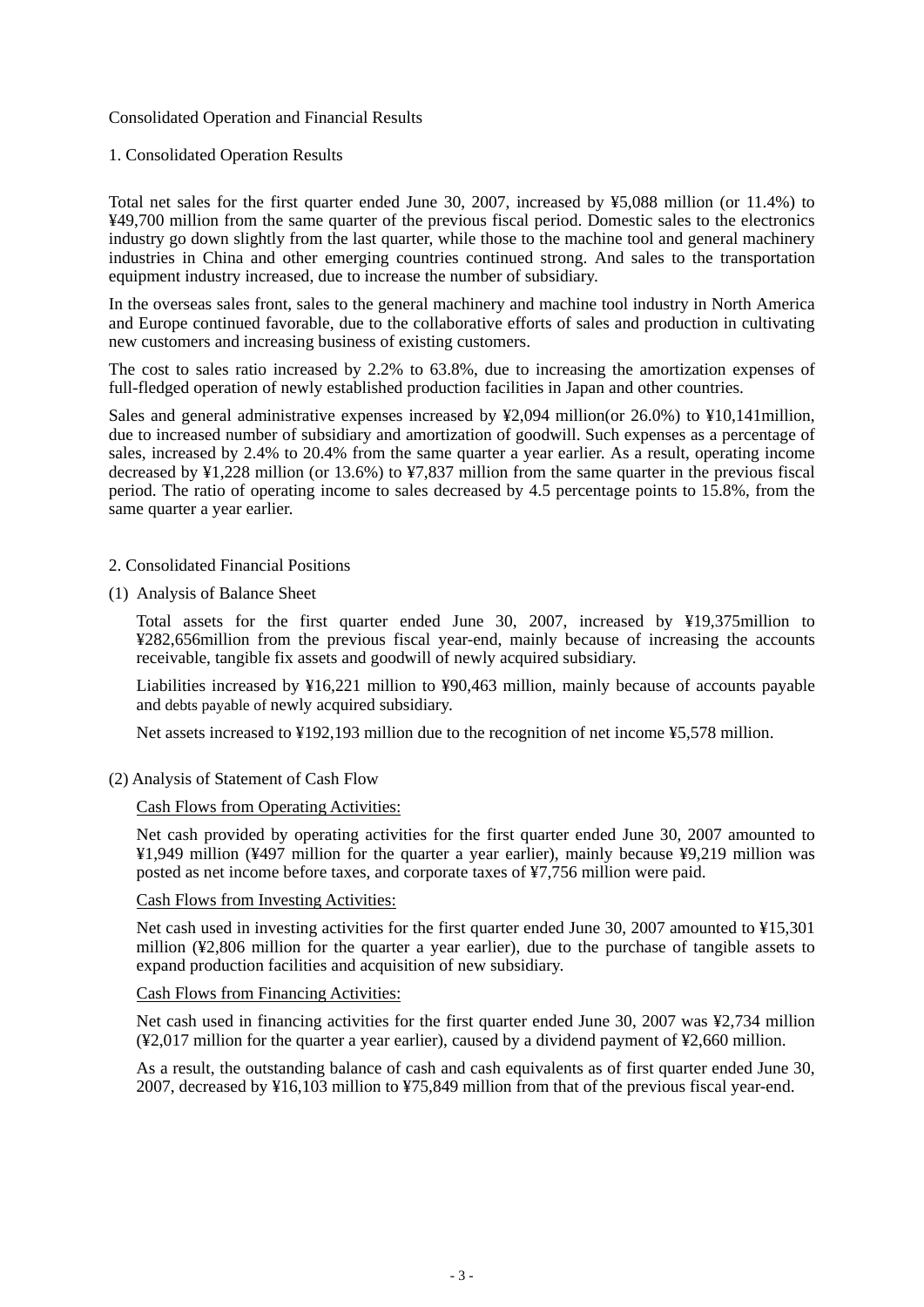# 5. (Summary) First Quarter Financial Reports

(1) (Summary)First Quarter Consolidated Balance Sheets (Unaudited)

|                                                                                 | (Millions of yen)      |       |                        |       |                               |       |                         |       |
|---------------------------------------------------------------------------------|------------------------|-------|------------------------|-------|-------------------------------|-------|-------------------------|-------|
|                                                                                 | As of June 30,<br>2006 |       | As of June 30,<br>2007 |       | <b>Increase</b><br>(Decrease) |       | As of March 31,<br>2007 |       |
|                                                                                 | Amount                 | $\%$  | Amount                 | $\%$  | Amount                        | $\%$  | Amount                  | $\%$  |
| [Assets]                                                                        |                        |       |                        |       |                               |       |                         |       |
| I Current assets :                                                              |                        |       |                        |       |                               |       |                         |       |
| Cash on hand and bank deposits                                                  | 84,210                 |       | 75,695                 |       | (8,514)                       |       | 91,857                  |       |
| Notes and accounts receivable-trade                                             | 61,352                 |       | 63,562                 |       | 2,209                         |       | 59,596                  |       |
| Inventories                                                                     | 25,217                 |       | 29,367                 |       | 4,149                         |       | 25,845                  |       |
| Others                                                                          | 5,634                  |       | 6,994                  |       | 1,360                         |       | 6,462                   |       |
| <b>Total current assets</b>                                                     | 176,414                | 71.5  | 175,620                | 62.1  | (794)                         | (0.4) | 183,762                 | 69.8  |
| <b>II</b> Fixed assets :                                                        |                        |       |                        |       |                               |       |                         |       |
| Tangible fixed assets                                                           | 58,644                 |       | 81,302                 |       | 22,658                        |       | 66,738                  |       |
| Intangible fixed assets                                                         | 876                    |       | 13,546                 |       | 12,670                        |       | 845                     |       |
| Investments and other assets                                                    | 10,812                 |       | 12,186                 |       | 1,374                         |       | 11,934                  |       |
| <b>Total fixed assets</b>                                                       | 70,333                 | 28.5  | 107,036                | 37.9  | 36,702                        | 52.1  | 79,518                  | 30.2  |
| <b>Total assets</b>                                                             | 246,748                | 100.0 | 282,656                | 100.0 | 35,908                        | 14.5  | 263,280                 | 100.0 |
| [Liabilities]                                                                   |                        |       |                        |       |                               |       |                         |       |
| <b>I</b> Current liabilities :                                                  |                        |       |                        |       |                               |       |                         |       |
| Notes and accounts payable-trade                                                | 31,237                 |       | 37,729                 |       | 6,491                         |       | 34,769                  |       |
| Short-term loans                                                                |                        |       | 450                    |       | 450                           |       |                         |       |
| Current portion of long-term debt                                               | 72                     |       | 996                    |       | 924                           |       | 72                      |       |
| Current portion of bonds                                                        | 10,000                 |       |                        |       | (10,000)                      |       |                         |       |
| Current portion of convertible bonds                                            |                        |       | 1,380                  |       | 1,380                         |       | 1,380                   |       |
| Others                                                                          | 18,889                 |       | 22,793                 |       | 3,904                         |       | 27,271                  |       |
| <b>Total current liabilities</b>                                                | 60,199                 | 24.4  | 63,348                 | 22.4  | 3,149                         | 5.2   | 63,493                  | 24.1  |
| <b>II</b> Long-term liabilities :                                               |                        |       |                        |       |                               |       |                         |       |
| <b>Bonds</b>                                                                    | 5,000                  |       | 5,000                  |       |                               |       | 5,000                   |       |
| Convertible bonds                                                               | 1,640                  |       |                        |       | (1,640)                       |       |                         |       |
| Others                                                                          | 6,097                  |       | 22,114                 |       | 16,016                        |       | 5,748                   |       |
| <b>Total long-term liabilities</b>                                              | 12,737                 | 5.2   | 27,114                 | 9.6   | 14,376 112.8                  |       | 10,748                  | 4.1   |
| <b>Total liabilities</b>                                                        | 72,936                 | 29.6  | 90,463                 | 32.0  | 17,526                        | 24.0  | 74,241                  | 28.2  |
| [Net assets]                                                                    |                        |       |                        |       |                               |       |                         |       |
| <b>I Shareholders' Equity</b>                                                   |                        |       |                        |       |                               |       |                         |       |
| Common stock                                                                    | 33,786                 |       | 33,916                 |       | 129                           |       | 33,916                  |       |
| Additional paid-in capital                                                      | 43,523                 |       | 43,653                 |       | 130                           |       | 43,653                  |       |
| Retained earnings                                                               | 90,653                 |       | 107,194                |       | 16,540                        |       | 104,275                 |       |
| Treasury stock                                                                  | (52)                   |       | (69)                   |       | (16)                          |       | (63)                    |       |
| <b>Paid-In Capital and Retained Earnings</b>                                    | 167,909                | 68.1  | 184,694                | 65.3  | 16,784                        | 9.9   | 181,781                 | 69.0  |
| <b>II</b> Adjustments for valuation, foreign<br>currency translation and others |                        |       |                        |       |                               |       |                         |       |
| Valuation adjustment for marketable                                             |                        |       |                        |       |                               |       |                         |       |
| securities                                                                      | 1,232                  |       | 1,274                  |       | 42                            |       | 1,037                   |       |
| Foreign currency translation adjustments                                        | 3,058                  |       | 4,355                  |       | 1,296                         |       | 4,403                   |       |
| <b>Total Adjustments for valuation,</b>                                         | 4,291                  | 1.7   | 5,630                  | 2.0   | 1,338                         | 31.1  | 5,441                   | 2.1   |
| foreign currency translation and others                                         |                        |       |                        |       |                               |       |                         |       |
| <b>Minority interests</b><br>Ш                                                  | 1,610                  | 0.6   | 1,868                  | 0.7   | 258                           | 16.0  | 1,816                   | 0.7   |
| <b>Total net assets</b>                                                         | 173,811                | 70.4  | 192,193                | 68.0  | 18,381                        | 10.5  | 189,039                 | 71.8  |
| Total liabilities and total net assets                                          | 246,748                | 100.0 | 282,656 100.0          |       | 35,908                        | 14.5  | 263,280                 | 100.0 |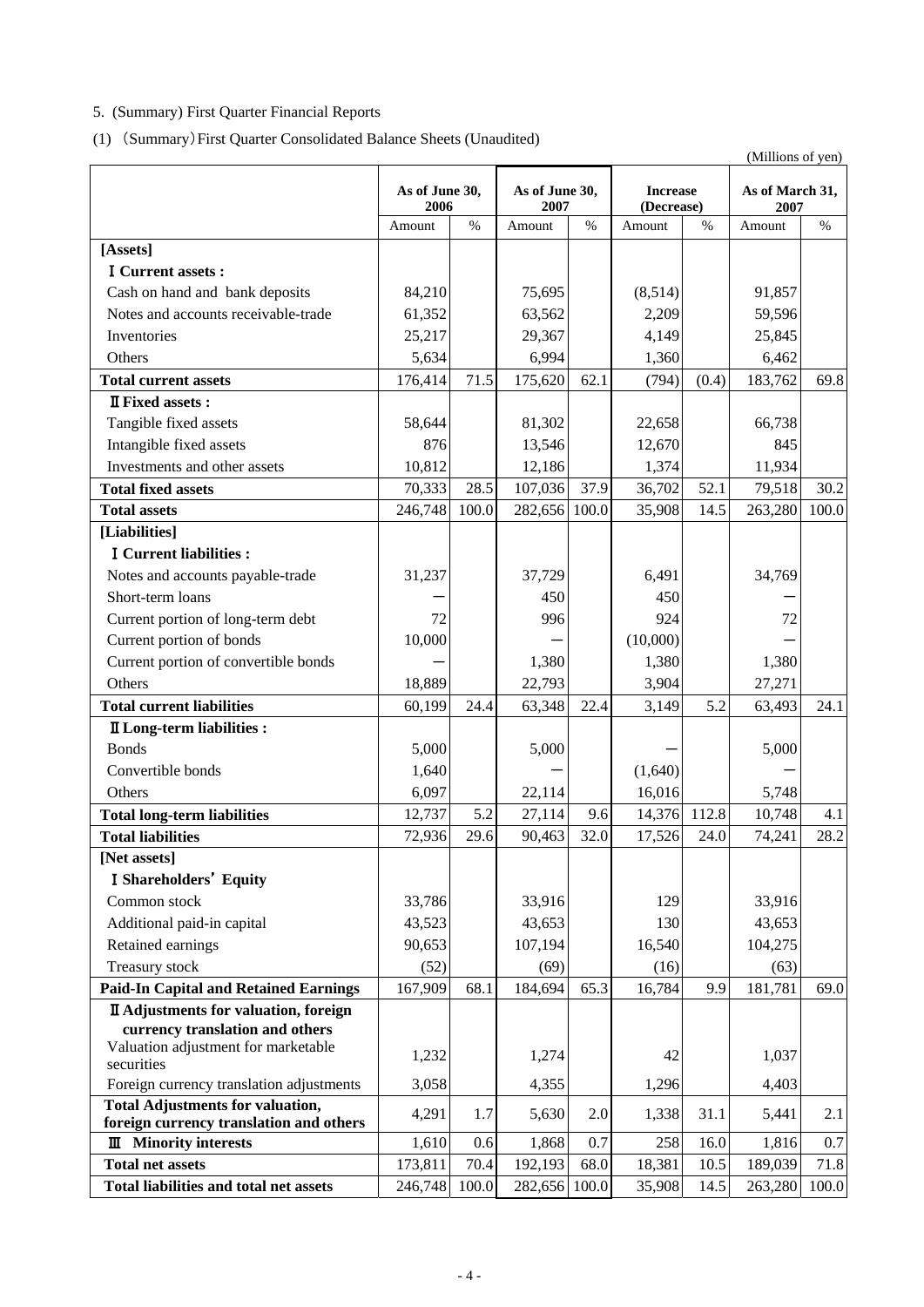## (2) (Summary)First Quarter Consolidated Income Statements (Unaudited)

|                                                |       |                                                |      |                               |                             | (Millions of yen)                    |       |
|------------------------------------------------|-------|------------------------------------------------|------|-------------------------------|-----------------------------|--------------------------------------|-------|
| For the three<br>months ended<br>June 30, 2006 |       | For the three<br>months ended<br>June 30, 2007 |      | <b>Increase</b><br>(Decrease) |                             | For the year ended<br>March 31, 2007 |       |
| Amount                                         | $\%$  | Amount                                         | $\%$ | Amount                        | $\%$                        | Amount                               | $\%$  |
| 44,612                                         | 100.0 | 49,700                                         |      | 5,088                         | 11.4                        | 174,710                              | 100.0 |
| 27,498                                         | 61.6  | 31,721                                         | 63.8 | 4,233                         | 15.4                        | 109,568                              | 62.7  |
| 17,114                                         | 38.4  | 17,979                                         | 36.2 | 865                           | 5.1                         | 65,142                               | 37.3  |
| 8,047                                          | 18.1  | 10.141                                         | 20.4 | 2,094                         | 26.0                        | 33,326                               | 19.1  |
| 9.066                                          | 20.3  | 7,837                                          |      | (1,228)                       | 13.6                        | 31,815                               | 18.2  |
| 665                                            | 1.5   | 1,706                                          | 3.4  | 1,041                         | 156.6                       | 3,397                                | 1.9   |
| 132                                            | 0.3   | 288                                            |      | 155                           | 117.8                       | 257                                  | 0.1   |
| 9.599                                          | 21.5  | 9,256                                          | 18.6 |                               | (3.6)                       | 34,955                               | 20.0  |
| 1                                              | 0.0   | 15                                             |      | 13                            | 754.3                       | 50                                   | 0.0   |
| 78                                             | 0.2   | 53                                             | 0.1  |                               | (32.4)                      | 482                                  | 0.3   |
| 9,523                                          | 21.3  | 9,219                                          | 18.5 | (303)                         | (3.2)                       | 34,524                               | 19.7  |
| 3,751                                          | 8.4   | 3,589                                          | 7.2  | (161)                         | (4.3)                       | 13,317                               | 7.6   |
| 82                                             | 0.2   | 50                                             | 0.1  |                               | (38.6)                      | 168                                  | 0.1   |
| 5,689                                          | 12.7  | 5,578                                          | 11.2 | (110)                         | (1.9)                       | 21,038                               | 12.0  |
|                                                |       |                                                |      |                               | 100.0<br>15.8<br>0.6<br>0.0 | (343)<br>(25)<br>(31)                |       |